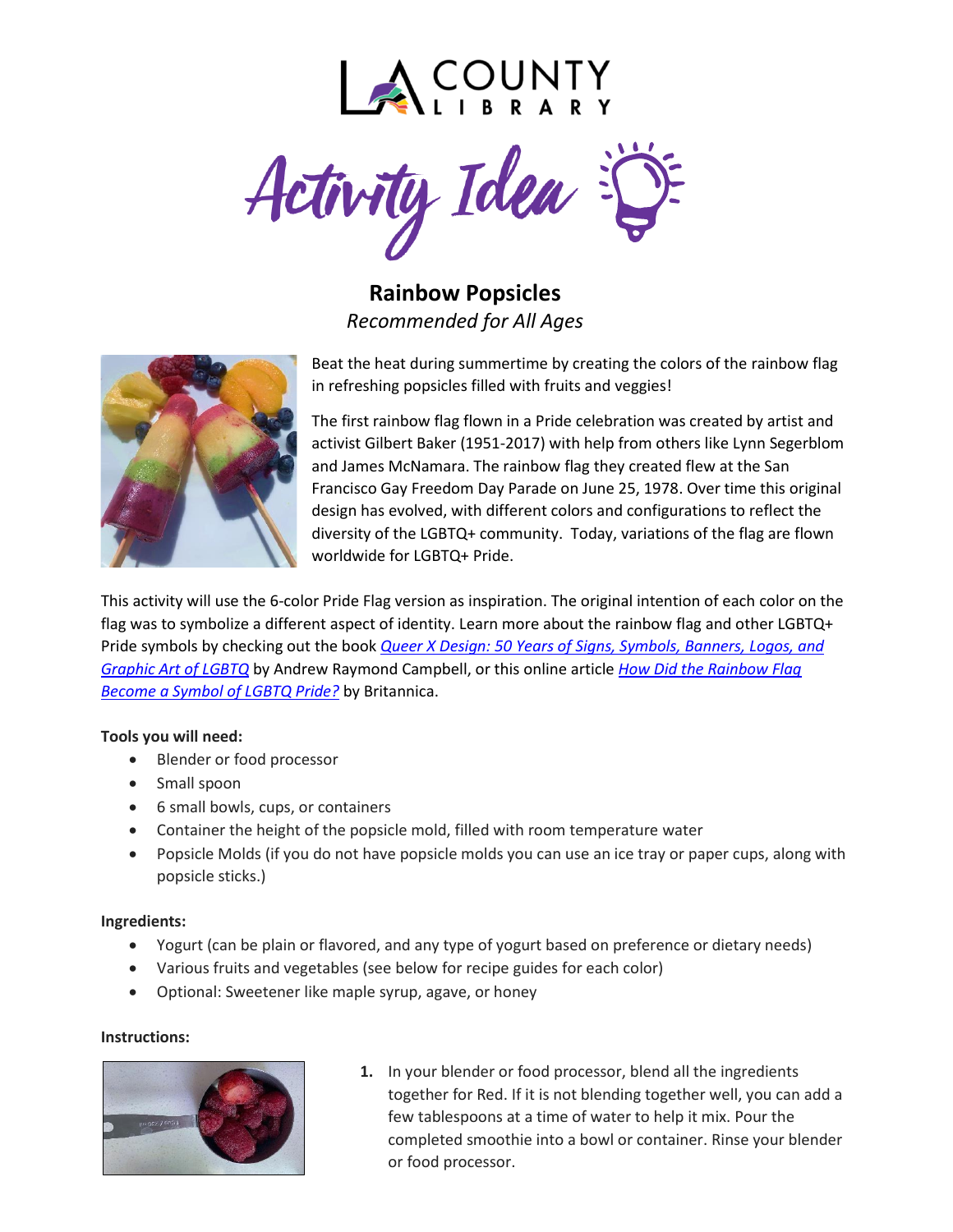



**2.** Repeat with Orange, this time pouring into a separate bowl. Do this for each smoothie color until you have all 6 colors complete and in 6 different bowls. Be sure to rinse your blender or food processor between colors.



**3.** Use the small spoon to layer the 6 colors on top of each other into each of the molds/paper cups, following the color order on the rainbow flag. They should not be mixed but rather should sit on top of each other so you can see the layers clearly. You will need to estimate how much space you have for each color, making sure there is an equal amount of each layer. If you are using paper cups you can mark the outside of the cup with a marker to help guide you. Leave about a ¼ inch from the top to allow room for expanding when freezing.





- **4.** Add the sticks to the mold. The smoothies should be thick enough to hold them up.
- **5.** If using paper cups, and the smoothie is not thick enough to hold up popsicle sticks, freeze them for an hour, and then put the sticks inside. Return them to the freezer.
- **6.** Let them freeze until completely firm. This can take anywhere from 4 hours to overnight.





**7.** To release the popsicles from the mold or cups, fill a container or sink with room temperature water. Place the mold in the water, making sure the water does not go above the top of the mold. As the water warms up the mold, you should be able to wiggle the popsicle out.





**8.** Enjoy your summer treat!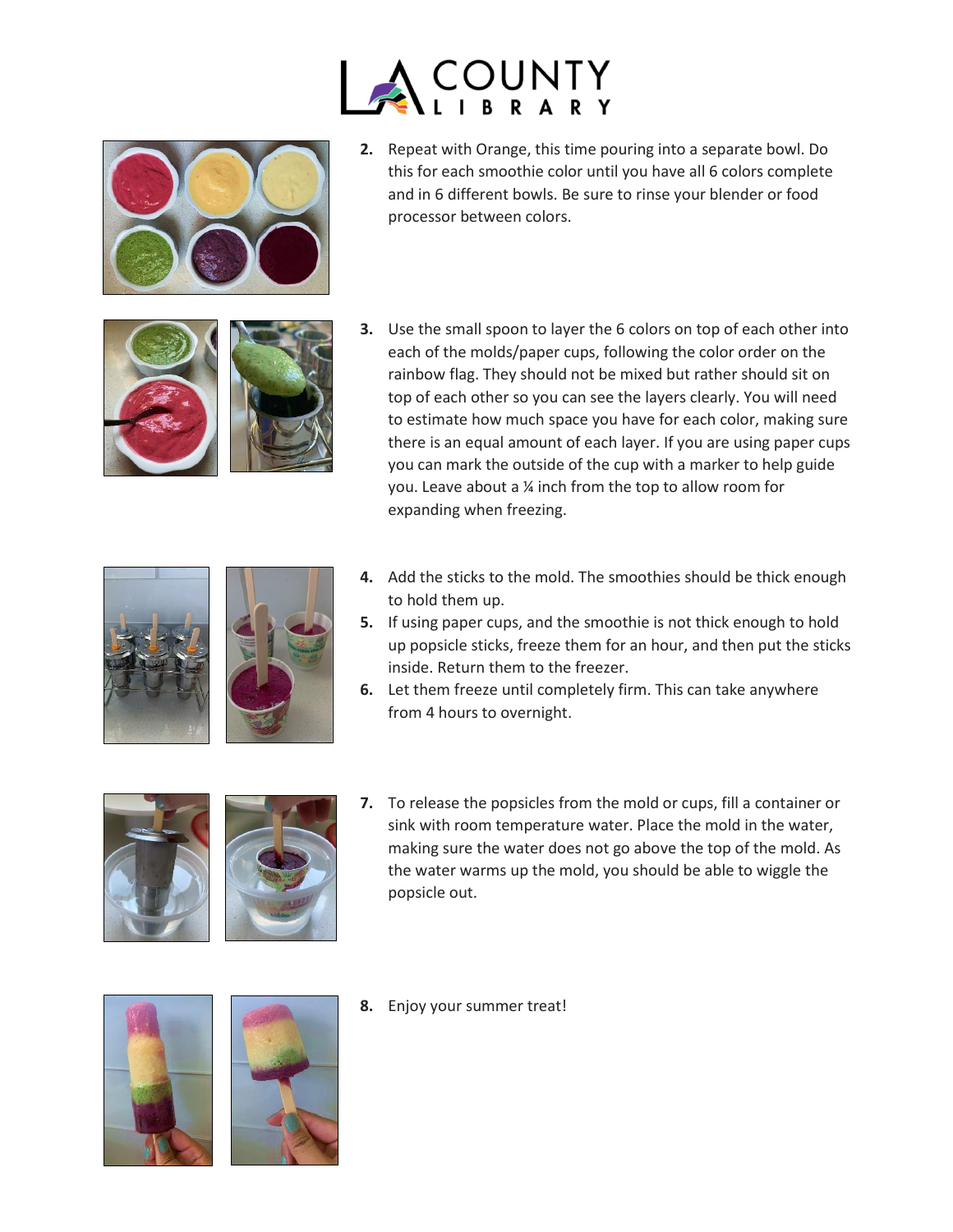

### **Color Recipe Guides**

Below are guides to help create each color of the rainbow for your popsicles. Feel free to adjust the amount of each ingredient to get the flavor and color that you like. You can also use other colorful fruits, veggies, and juices, to make the colors of the rainbow flag. Or you can adjust the colors to create other variations of LGBTQ+ Pride flags. Popsicles are all about experimenting to see what you like so go ahead and get creative!

# **RED**

1/4 cup yogurt 1 cup raspberries and/or strawberries (frozen or fresh) Optional: 1 tablespoon sweetener

## **YELLOW**

1/4 cup yogurt 1 frozen banana ½ cup pineapple (frozen or fresh) Optional: 1 tablespoon sweetener

## **BLUE**

1/4 cup yogurt 1 frozen banana ½ cup of blueberries (frozen or fresh) Optional: 1 tablespoon sweetener

### **ORANGE**

1/4 cup yogurt 1 cup mango and/or peaches (frozen or fresh) Splash of orange juice Optional: 1 tablespoon sweetener

## **GREEN**

1/4 cup yogurt 1 frozen banana ½ cup pineapple (frozen or fresh) Handful (or more) of spinach Optional: 1 tablespoon sweetener

## **PURPLE**

1/4 cup yogurt ½ cup mixed frozen berries (blueberries, raspberries, blackberries, strawberries, etc.) ½ cup pre-cooked or canned beets Optional: 1 tablespoon sweetener